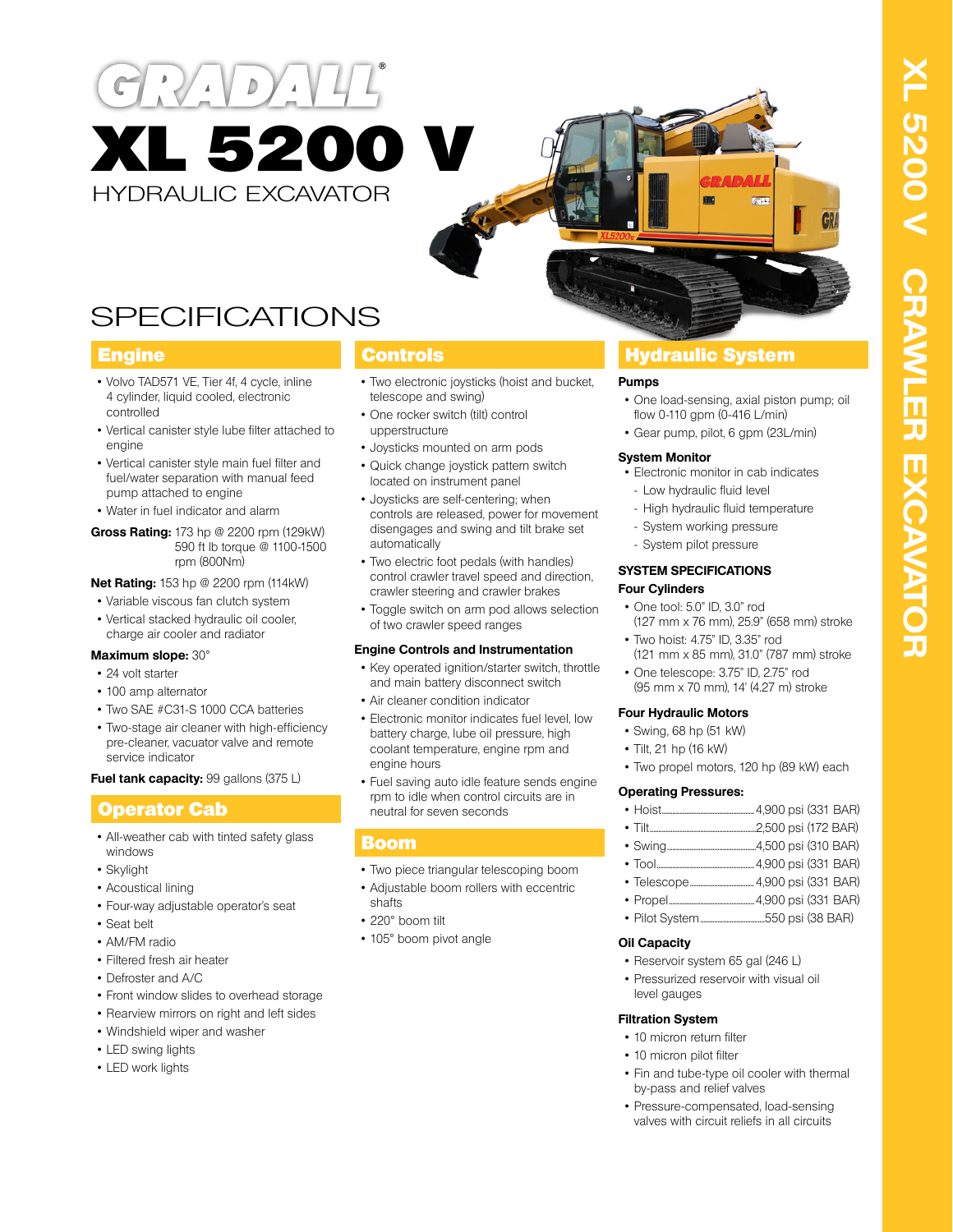# **Crawler Drive Communist Swing Communist Communist Crawler Drive Communist Communist Communist Communist Communist Communist Communist Communist Communist Communist Communist Communist Communist Communist Communist Communi**

- Dual range, high torque piston motor powers each track
- Three-stage planetary drive with integral speed limiting valve and automatic spring-set/hydraulic release wet disc parking brake
- **Travel Speed:** on flat, level surface: High Speed: 3.4 mph (5.5 kmh) Low Speed: 1.9 mph (3.1 kmh)
- Automatic two-speed control shifts crawler drive into low speed under difficult travel conditions
- Manual override switch for loading the machine for transport

#### **Gradeability:**

• 58%, limited by engine lubrication requirements

#### **Drawbar Pull**

• 38,324 lb (170 kN)

#### **Individual Track Control**

- Tracks counter-rotate to pivot machine about the swing centerline
- Electronically operated travel alarm signals crawler movement in either direction

- Priority swing circuit with axial piston motor
- Planetary transmission
- **Swing speed:** 7.0 rpm

#### **Swing Brake**

- Automatic spring-set/hydraulic release wet-disc parking brake
- Dynamic braking is provided by the hydraulic system

# Function Forces

### **Rated Boom Force: 24,941 lb (111 kN)**

**Rated Bucket Breakout Force:**  25,405 lb (113 kN)

• Approximate working weight with 36" (914 mm) excavating bucket, fuel tank half full and no operator

| <b>Pad Size</b> | Weight        | <b>Bearing</b><br><b>Pressure</b> |
|-----------------|---------------|-----------------------------------|
| 31.5"           | 54,452 lb     | 6.6 psi                           |
| 800 mm          | $(24,699$ kg) | (45.5 kPa)                        |
| 236"            | 53,336 lb     | 8.6 psi                           |
| 600 mm          | (24,193 kg)   | (59.3 kPa)                        |

|                                 |                                      |                  |                |                 |                 |                 | <b>LOAD RADIUS</b> |                |                |                          |                |                |
|---------------------------------|--------------------------------------|------------------|----------------|-----------------|-----------------|-----------------|--------------------|----------------|----------------|--------------------------|----------------|----------------|
|                                 | <b>LOAD</b>                          | $10'0''$ (3.0 m) |                | 15' 0" (4.6 m)  |                 | 20' 0'' (6.1 m) |                    | 25' 0" (7.6 m) |                |                          |                |                |
|                                 | <b>POINT HEIGHT</b>                  | Over<br>End      | Over<br>Side   | Over<br>End     | Over<br>Side    | Over<br>End     | Over<br>Side       | Over<br>End    | Over<br>Side   | <b>Maximum</b><br>Radius | Over<br>End    | Over<br>Side   |
|                                 | 20' 0" (6.1 m)                       |                  |                |                 |                 |                 |                    | 5775<br>(2620) | 5775<br>(2620) | 26' 10"<br>(8.2 m)       | 5270<br>(2390) | 5270<br>(2390) |
|                                 | 15' 0" (4.6 m)                       |                  |                | 12350<br>(5600) | 12350<br>(5600) | 8850<br>(4015)  | 8850<br>(4015)     | 6610<br>(3000) | 6610<br>(3000) | 29' 1"<br>(8.9 m)        | 5305<br>(2405) | 5305<br>(2405) |
| Above<br><b>Ground</b><br>Level | $10'$ $0''$ $(3.0 \text{ m})$        |                  |                |                 |                 | 10045<br>(4555) | 10045<br>(4555)    | 7300<br>(3310) | 7300<br>(3310) | 30' 4"<br>(9.2 m)        | 5410<br>(2455) | 5410<br>(2455) |
|                                 | <b>BOOM LEVEL</b><br>$7'$ 9" (2.4 m) |                  |                |                 |                 | 10405<br>(4720) | 10405<br>(4720)    | 7510<br>(3405) | 7510<br>(3405) | 30'7''<br>(9.3 m)        | 5470<br>(2480) | 5470<br>(2480) |
|                                 | $5'$ 0" (1.5 m)                      |                  |                |                 |                 | 10615<br>(4815) | 10615<br>(4815)    | 7660<br>(3475) | 7660<br>(3475) | 30'7"<br>(9.3 m)         | 5555<br>(2520) | 5555<br>(2520) |
|                                 | <b>At Ground Level</b>               |                  |                |                 |                 | 10285<br>(4665) | 10285<br>(4665)    | 7585<br>(3440) | 7585<br>(3440) | 30'1"<br>(9.2 m)         | 5730<br>(2600) | 5730<br>(2600) |
|                                 | $5'$ 0" (1.5 m)                      |                  |                | 11925<br>(5410) | 11925<br>(5410) | 9230<br>(4185)  | 9230<br>(4185)     | 7110<br>(3225) | 7110<br>(3225) | 28' 7"<br>(8.7 m)        | 5925<br>(2690) | 5925<br>(2690) |
| <b>Below</b>                    | 10' 0'' (3.0 m)                      | 9340<br>(4235)   | 9340<br>(4235) | 9330<br>(4230)  | 9330<br>(4230)  | 7875<br>(3570)  | 7875<br>(3570)     | 6385<br>(2895) | 6385<br>(2895) | 26'0''<br>(7.9 m)        | 6105<br>(2780) | 6105<br>(2780) |
| <b>Ground</b><br>Level          | 15' 0" (4.6 m)                       | 6425<br>(2915)   | 6425<br>(2915) | 7200<br>(3265)  | 7200<br>(3265)  | 6530<br>(2960)  | 6530<br>(2960)     |                |                | 21'11"<br>(6.4 m)        | 6170<br>(2800) | 6170<br>(2800) |
|                                 | 20' 0" (6.1 m)                       |                  |                |                 |                 |                 |                    |                |                | 14' 10"<br>(4.5 m)       | 5545<br>(2515) | 5545<br>(2515) |

# **GRADALL Model XL 5200 V Excavator Lift Capacity: LB (KG)**

exceed 87% of hydraulic lifting capacity or 75% of tipping capacity.

The rated lift capacity is based on the machine being equipped with 15,500 lb (7030 kg) counterweight, standard boom, standard tires, no auxiliary hydraulics and no bucket.

**NOTE:** Bucket adjustment values are 87% of the actual bucket weights.

The load point is located on the bucket pivot point, including loads listed for maximum radius.

Do not attempt to lift or hold any load greater than these rated values at specified load radii and heights. The weight of slings and any auxiliary devices must be deducted from the rated load to determine the net load that may be lifted.

**ATTENTION:** All rated loads are based on the machine being stationary and level on a firm supporting surface. The user must make allowance for particular job conditions such as soft or uneven ground, out of level conditions, side loads, hazardous conditions, experience of personnel, etc. The operator and other personnel must read and understand the operator manual before operating this machine. Rules for safe operation of equipment must be adhered to at all times.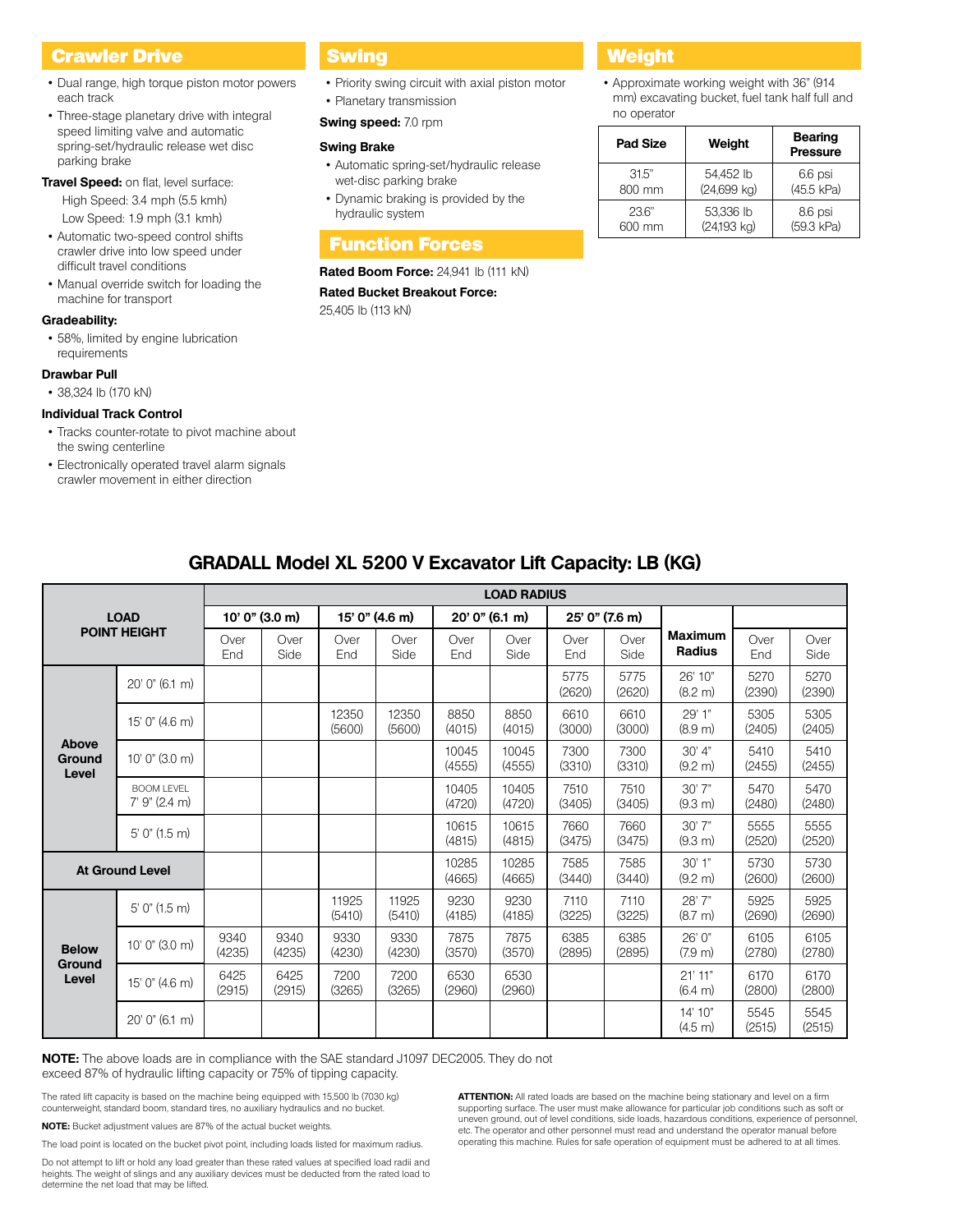

# **Dimensions**

- **A** Overall length with bucket: 28'11" (8.8)
- **A1** Overall length without bucket: 25'8" (7.8)
- **B** Overall height with bucket: 10'9" (3.3)
- **B1** Overall height without bucket: 10'2" (3.1)
- **C1** Width of upperstructure: 8'6" (2.6)
- **D** Minimum clearance, upperstructure to undercarriage: 5" (130 mm)
- **E** Swing clearance, rear of upperstructure: 8'6" (2.6)
- **F** Top of cab to groundline: 9'10" (3.0)
- **G** Clearance, upperstructure to groundline: 3'5" (1.0)
- **J1** Axis of rotation to centerline of drive sprockets: 5'1" (1.7)
- **J2** Nominal distance between centerlines of drive sprockets and idlers: 11'0" (3.4)
- **J3** Axis of rotation to end of track assembly: 6'10" (2.1)
- **J4** Nominal overall length of track assembly: 13'8" (4.2)
- **K** Width of crawler (Standard): 10'6" (3.2) Width of crawler (Optional): 9'10" (3.0)
- **N** Ground clearance (per SAE J1234): 18" (454 mm)
- **V** Track gauge, roller centerline to roller centerline: 7'10" (2.4) **Y** Width of crawler track assembly (Standard): 31.5" (800 mm)
- Width of crawler track assembly (Optional): 23.6" (600 mm) **AA** Maximum radius at groundline (165° pivot): 33'11" (10.3)
- **AB** Maximum digging depth (165° pivot): 25'4" (7.7)
- **AC** Maximum depth for 8' level cut: 23'7" (7.2)
- **AD** Minimum radius for 8' level cut at depth "AC": 8'2" (2.5)
- **AF** Maximum depth of vertical wall which can be excavated: 5'6" (1.7)
- **AG** Minimum level cut radius with bucket flat on groundline: 14'7" (4.4)
- **AH** Minimum radius at groundline: 11'4" (3.5)
- **AK** Boom pivot to groundline: 5'8" (1.7)
- **AL** Boom pivot to axis of rotation: 1'11" (585 mm)
- **AP** Bucket tooth radius: 3'10" (1.2)
- **AQ** Boom pivot angle: 30° Up and 75° Down
- **AS** Bucket pivot angle: 165°
- **AU** Maximum telescoping boom length (boom pivot to bucket pivot): 28'8" (8.7)
- **AV** Minimum telescoping boom length (boom pivot to bucket pivot): 14'4" (4.5)
- **AW** Telescoping boom travel: 14'0" (4.3)
- **AX** Bucket tilt angle (both sides of center): 110°
- **BA** Maximum radius of working equipment (165° pivot): 34'5" (10.5)
- **BB** Maximum height of working equipment: 25'2" (7.7)
- **BC** Maximum bucket tooth height: 23'3" (7.1)
- **BD** Minimum clearance of bucket teeth with bucket pivot at maximum height: 17'11" (5.5)
- **BE** Minimum clearance of fully curled bucket at maximum boom height (165° pivot): 11'5" (3.5)
- **BF** Minimum clearance of bucket teeth at maximum boom height: 10'11" (3.3)
- **BG** Maximum height of working equipment with bucket below groundline: 14'0" (4.3)
- **BH** Radius of bucket teeth at maximum height (165° pivot): 29'3" (8.9)
- **BJ** Minimum radius of bucket teeth at maximum bucket pivot height (165° pivot): 22'8" (6.9)

Transport dimensions without attachment Length: 25' 8" (7.8) Height: 10' 2" (3.1) Width: 10' 6" (3.2)

Metric units are meters (m) unless noted. Machines shown may have optional equipment.